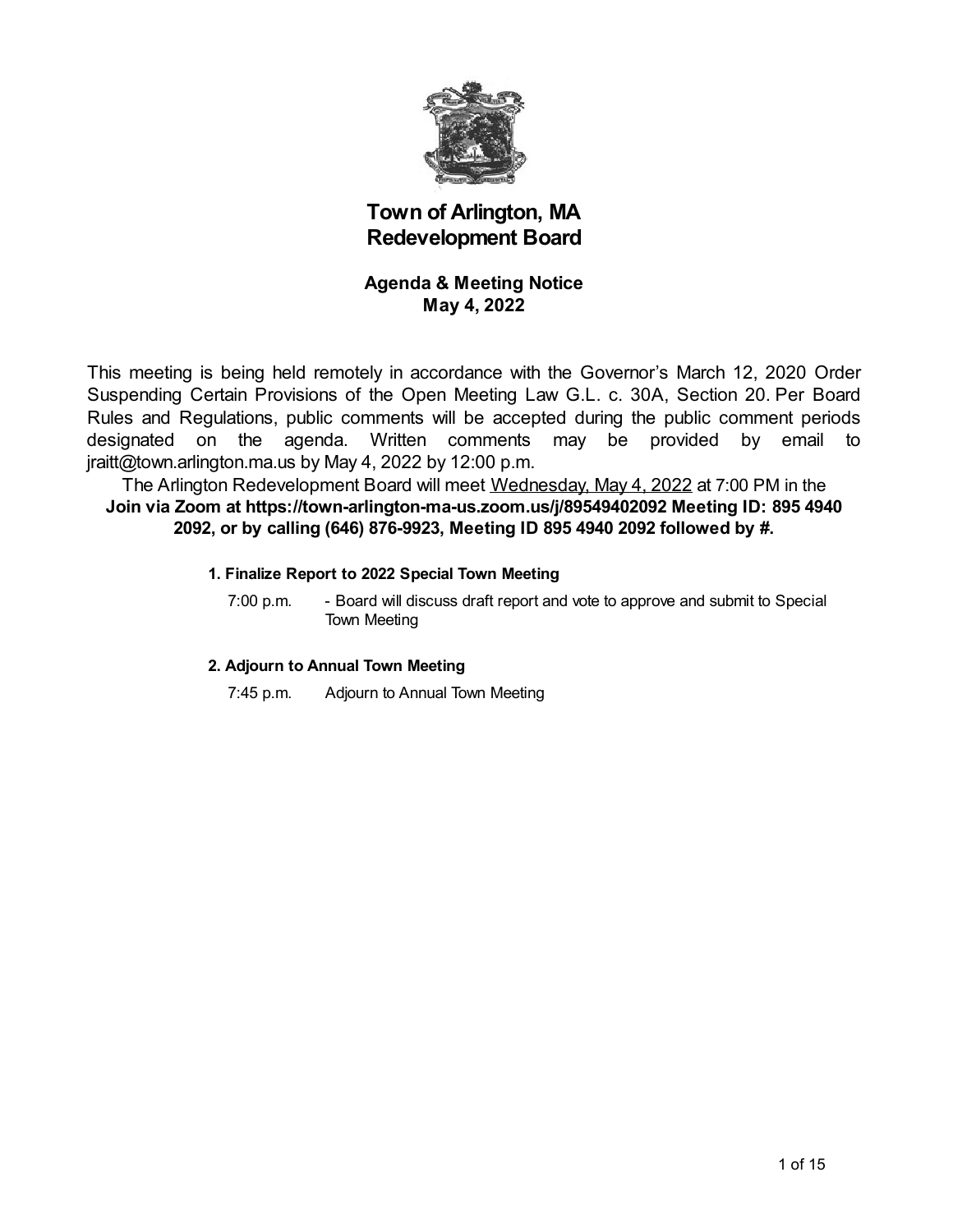

# **Town of Arlington, Massachusetts**

## **Finalize Report to 2022 Special Town Meeting**

**Summary:**<br>7:00 p.m. - Board will discuss draft report and vote to approve and submit to Special Town Meeting

#### **ATTACHMENTS:**

| Type                  | File Name                    | Description                               |
|-----------------------|------------------------------|-------------------------------------------|
| Reference<br>Material | Draft Report to 2022 STM.pdf | Draft report to 2022 Special Town Meeting |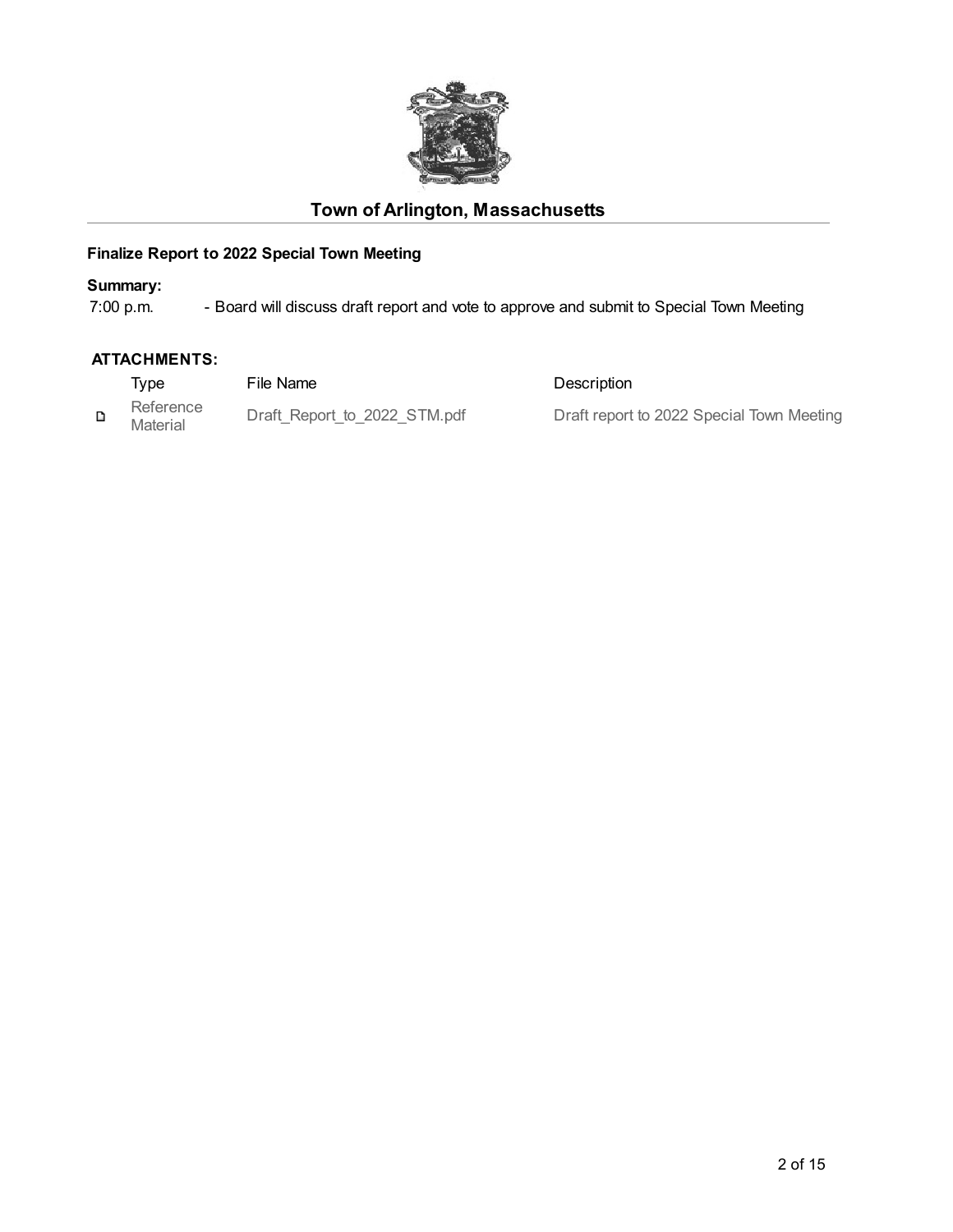

# **Town of Arlington**

# **ARLINGTON REDEVELOPMENT BOARD 2022 Special Town Meeting Draft Zoning Bylaw Amendments**

Rachel Zsembery, Chair Kin Lau, Vice Chair Eugene Benson Melisa Tintocalis Stephen Revilak

Jennifer Raitt Secretary Ex-Officio Director of Planning and Community Development

Voted as amended May \_\_\_\_, 2022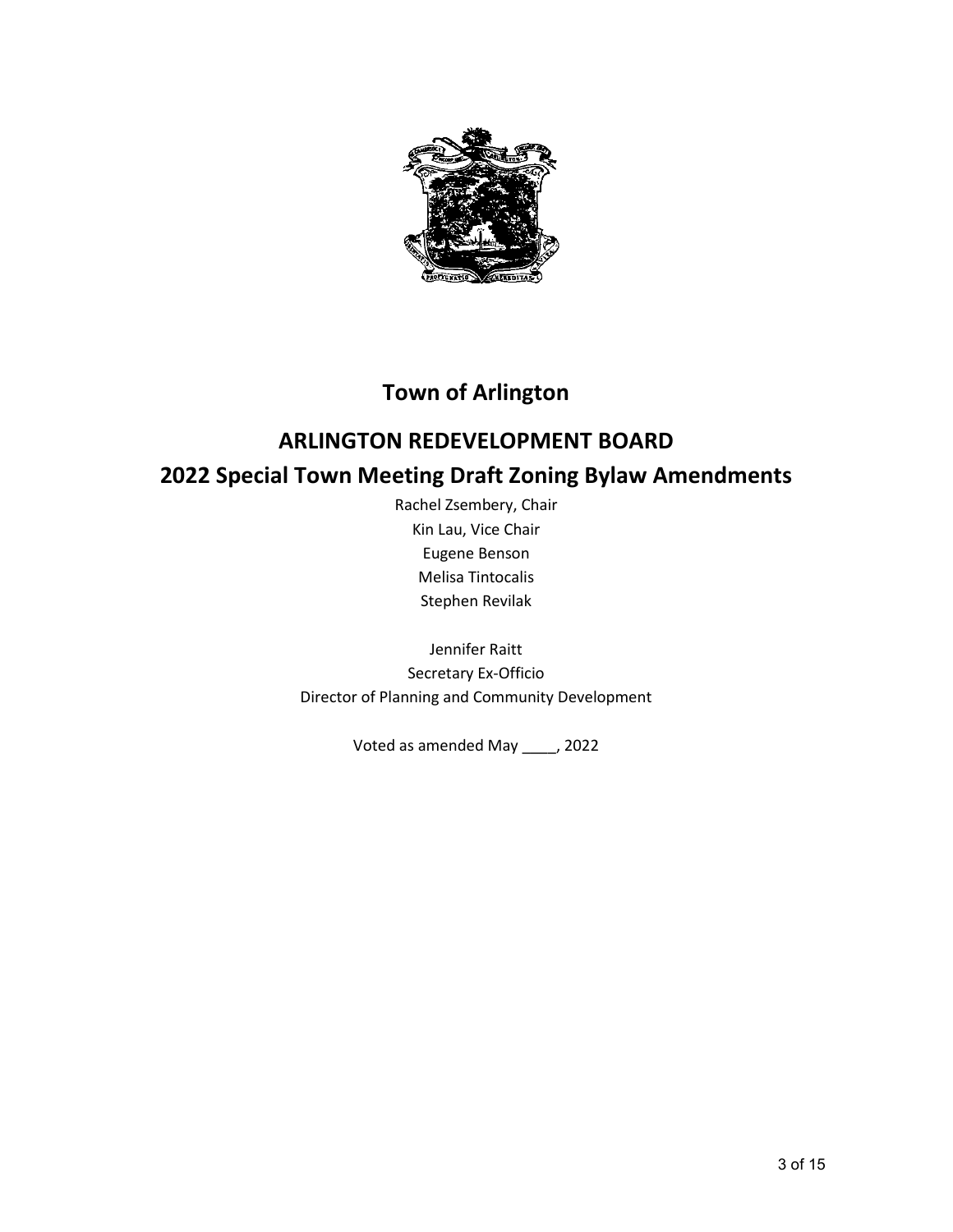#### **Introduction and Overview**

The Arlington Redevelopment Board (ARB) has statutory authority over M.G.L. c. 40A as the Town's planning board (Section 2 of Section 17 of the Town Manager Act) and M.G.L. c. 41 § 81 as the Redevelopment Authority. The ARB was created by a Town Meeting-adopted home rule petition, followed by a State Legislature act to form the ARB in 1971. The Department of Planning and Community Development was created in 1969. The authority and role of the ARB is included in Article 17 of the Town Manager Act. As a planning board, the ARB is charged with developing Arlington's Master Plan; proposing bylaws, regulations, and rules to implement the Master Plan; and applying those bylaws, regulations, and rules. Lastly, the ARB serves as a special permit granting authority. The ARB is also a duly constituted redevelopment authority formed under the authority of M.G.L. c. 121B. As a redevelopment authority, the ARB can buy, sell, and hold property and it is because of these powers that the ARB acts as landlord, responsible for many properties that the Town Meeting has seen fit to put under the Board's jurisdiction. With Town Meeting approval, the Board may hold property to improve and rehabilitate to meet community development goals.

The members of the ARB are as follows: Rachael Zsembery, Chair (Term through 6/30/2023) Kin Lau, Vice Chair (Term through 3/20/2024) [Eugene](http://www.arlingtonma.gov/Home/Components/StaffDirectory/StaffDirectory/1530/) Benson (Term through 1/31/2023) Melisa Tintocalis (Term through 1/31/2023) Stephen Revilak (Term through 9/22/2023, Gubernatorial designee)

Jennifer Raitt, Secretary Ex-Officio Director of the Department of Planning and Community Development

#### **Zoning Articles Overview**

The ARB review process for 2022 Special Town Meeting began in March with the close of the Warrant and will culminate after Town Meeting with a submission by the Town Clerk of any approved zoning amendments to the Attorney General. A detailed description of the submission, review process, and schedule is posted on the [ARB website.](https://www.arlingtonma.gov/home/showpublisheddocument?id=54635)

When any warrant article proposes to amend the "Town of Arlington Zoning Bylaw," the ARB is required to issue a report with recommendations to Town Meeting. Appearing below are articles that propose to amend the Zoning Bylaw. This report includes a brief discussion of the intent of each proposed amendment followed by a recommended vote of the ARB. The ARB's vote constitutes its recommendation to Town Meeting. The recommendations of the ARB, and not the original warrant articles, are the actual motions that will be considered by the Town Meeting. An ARB vote of "No Action" means that Town Meeting will be asked to vote that no action be taken on the proposed warrant article. Changes to the Zoning Bylaw text are shown beneath the recommended votes. Additions to the original Zoning Bylaw text appear as underlined text, while any deletions to the original Zoning Bylaw text appear as strike through text.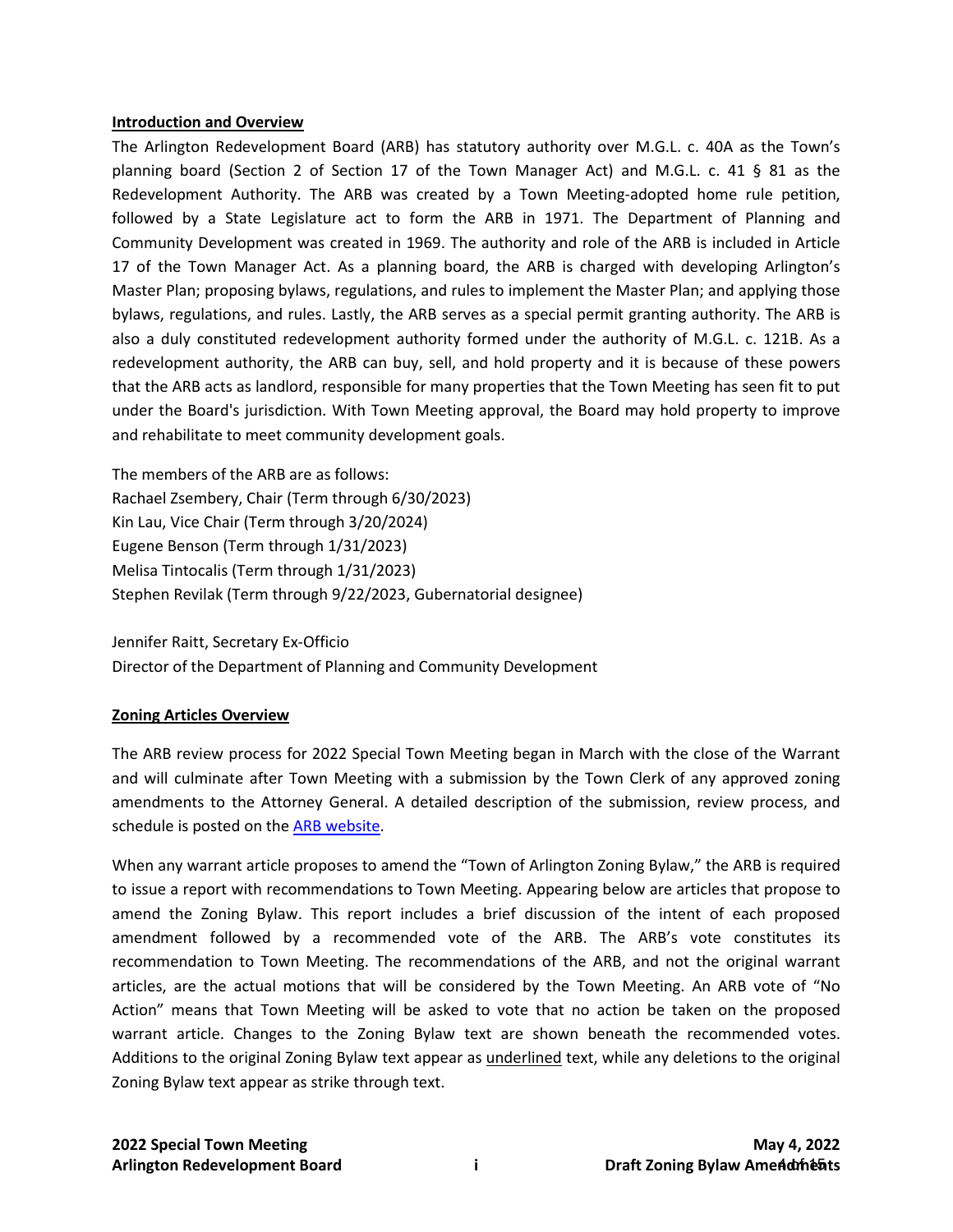The ARB advertisement for the public hearings on the Warrant Articles proposed to amend the Zoning Bylaw appeared in the *Arlington Advocate* as required on March 24 and March 31, 2022. In accordance with the provisions of the Arlington Zoning Bylaw and Massachusetts General Laws Chapter 40A, the ARB held a public hearing and heard public comments remotely on Zoom on the proposed amendments on Thursday, April 7, 2022. The ARB voted on recommended bylaw language at their meeting on April 25, 2022. The ARB voted \_\_\_\_\_\_ on this report as amended at their meeting on May 4, 2022.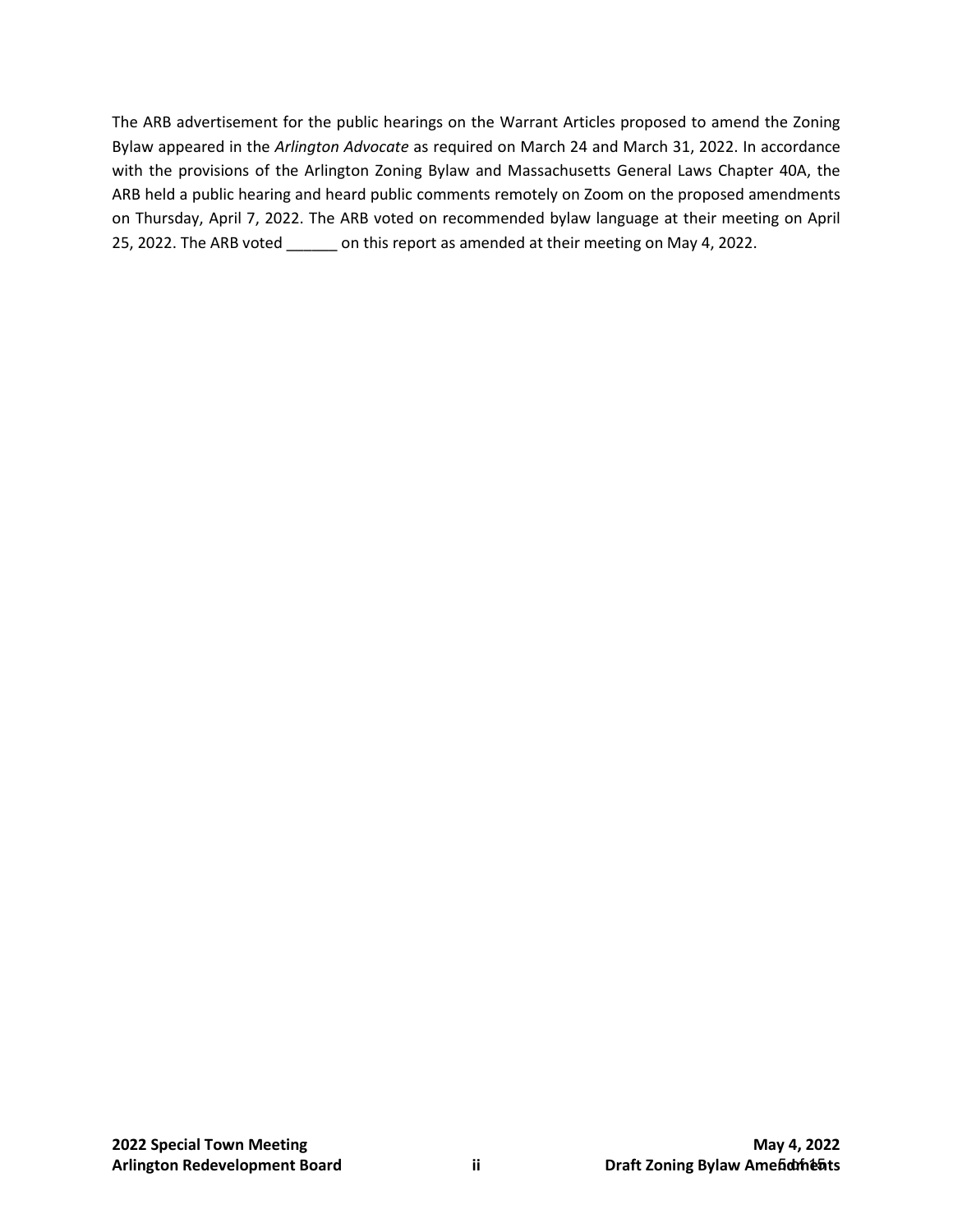#### **Table of Contents**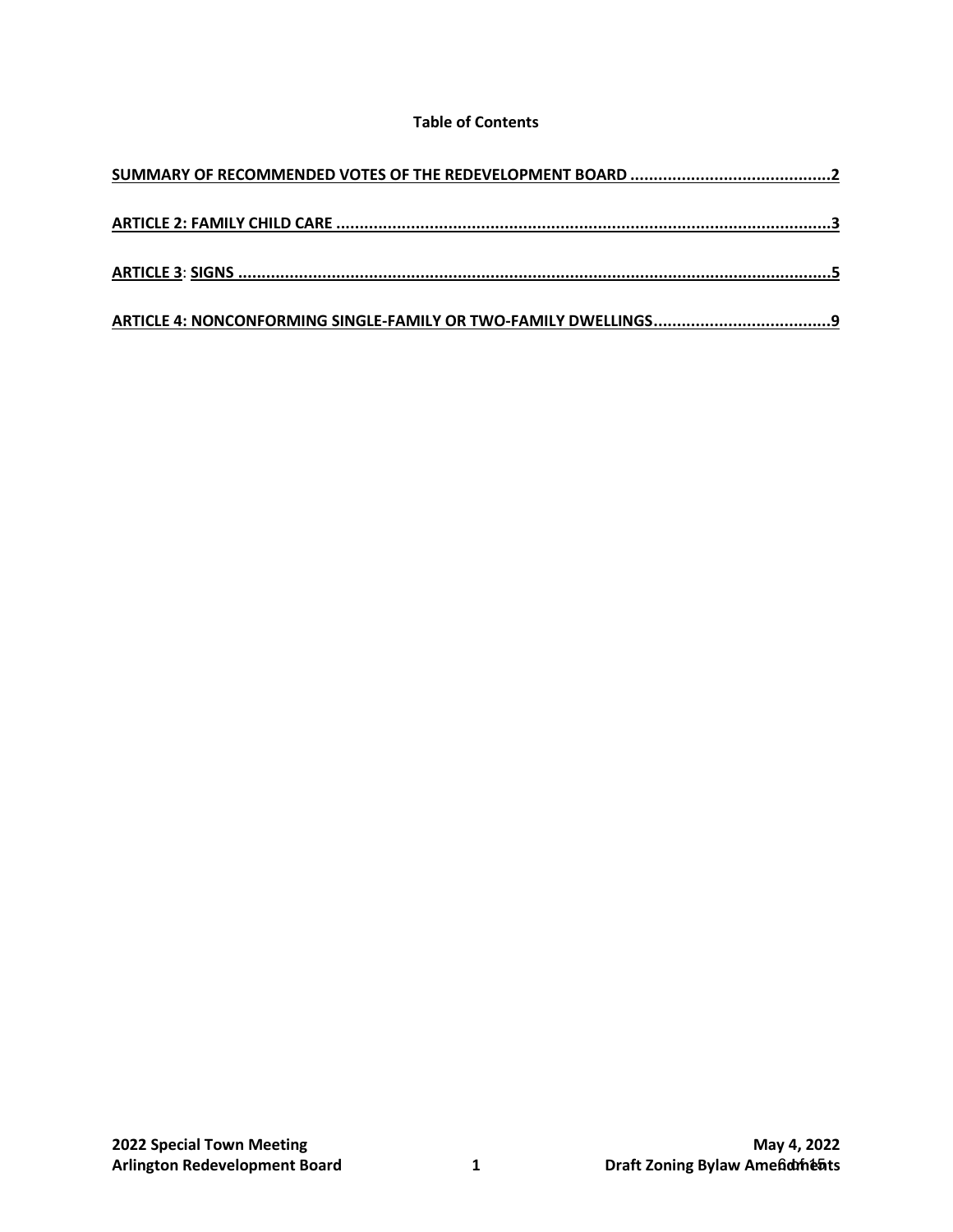### **Summary of Recommended Votes of the Redevelopment Board**

<span id="page-6-0"></span>

| <b>Article No.</b> | Date of ARB Hearing<br>(With link to ACMi Recording) | <b>Recommendation to Town Meeting</b> |
|--------------------|------------------------------------------------------|---------------------------------------|
| Article 2          | April 7, 2022                                        | <b>Favorable Action</b>               |
| Article 3          | April 7, 2022                                        | <b>Favorable Action</b>               |
| Article 4          | April 7, 2022                                        | <b>Favorable Action</b>               |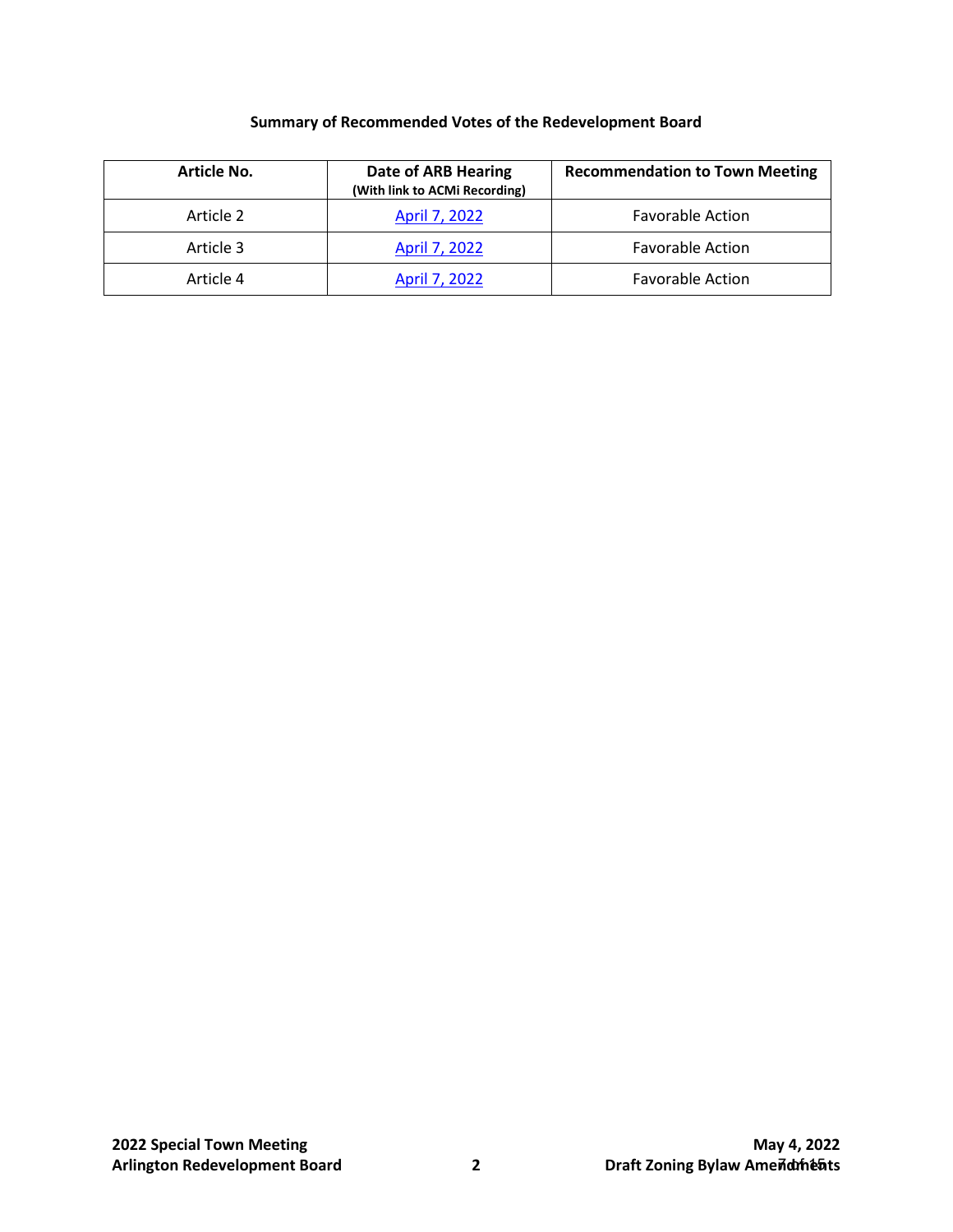#### **Zoning Bylaw Amendments: Family Child Care Additions to the Zoning Bylaw shown in underline format. Deletions shown in strikeout format.**

#### <span id="page-7-0"></span>**ARTICLE 2 ZONING BYLAW AMENDMENT / FAMILY CHILD CARE**

To see if the Town will vote to amend the Zoning Bylaw to update Section 2 Definitions, Section 5.4.3 Use Regulations for Residential Districts, Section 5.5.3 Use Regulations for Business Districts, and Section 5.6.3 Use Regulations for MU, PUD, I, T, and OS DISTRICTS to allow family child care as a by right use and to set standards and requirements in all Residential, Business, and MU districts; or take any action related thereto.

(Inserted at the request of the Redevelopment Board)

#### **Discussion:**

This Article aligns with the 2019 Annual Town Meeting vote to amend the Zoning Bylaw to comply with the Dover Amendment. The Dover Amendment refers to certain protections that religious, non-profit educational, and childcare facilities receive under the Massachusetts Zoning Act, General Law, chapter 40A, § 3 which at the time were not clearly prescribed for the Zoning Bylaw. State Law limits review of religious, non-profit educational, and childcare facilities to the reasonable regulation of bulk and height of structures and in determining yard sizes, lot area, setbacks, open space, parking, and building coverage requirements.

Family Child Care was not included in the 2019 amendment of the Zoning Bylaw; at present, the Zoning Bylaw requires applicants seeking to open or operate a family childcare facility as an accessory use to obtain a special permit in all but the PUD Zoning District. The use is also not currently allowed in the Industrial District. The ARB noted that family child care facilities must comply with strict standards and annual monitoring by the Massachusetts Department of Early Education and Care to receive and renew their operating licenses.<sup>[1](#page-7-1)</sup>

This amendment makes clear that Family Child Care is included as a childcare facility and does not need to seek an Environmental Design Review special permit from the ARB. It also clarifies that the Board will add this review to its existing Board Rules and Regulations and provides a footnote referring readers to where an applicant can reference Board Rules and Regulations. The Board will amend its rules to include administrative review of these uses. This regulatory amendment is consistent with policy in neighboring municipalities, which allow family childcare as an accessory use as of right with minimal administrative review.

**ARB Vote and Recommendation to Town Meeting:** The Redevelopment Board voted (5-0-0) to recommend Favorable Action on Article 2 as amended that the Zoning Bylaw be and hereby is amended as follows:

#### **Amend SECTION 2:**

Family Child Care: a private residence which is licensed by the Massachusetts Department of Early Childhood Education and Care and which on a regular basis, receives for temporary custody and care

<span id="page-7-1"></span> <sup>1</sup> Massachusetts Department of Early Education and Care, *Self-Assessment Tool*, accessed a[t https://www.mass.gov/doc/self](https://www.mass.gov/doc/self-assessment-tool-0/download)[assessment-tool-0/download](https://www.mass.gov/doc/self-assessment-tool-0/download)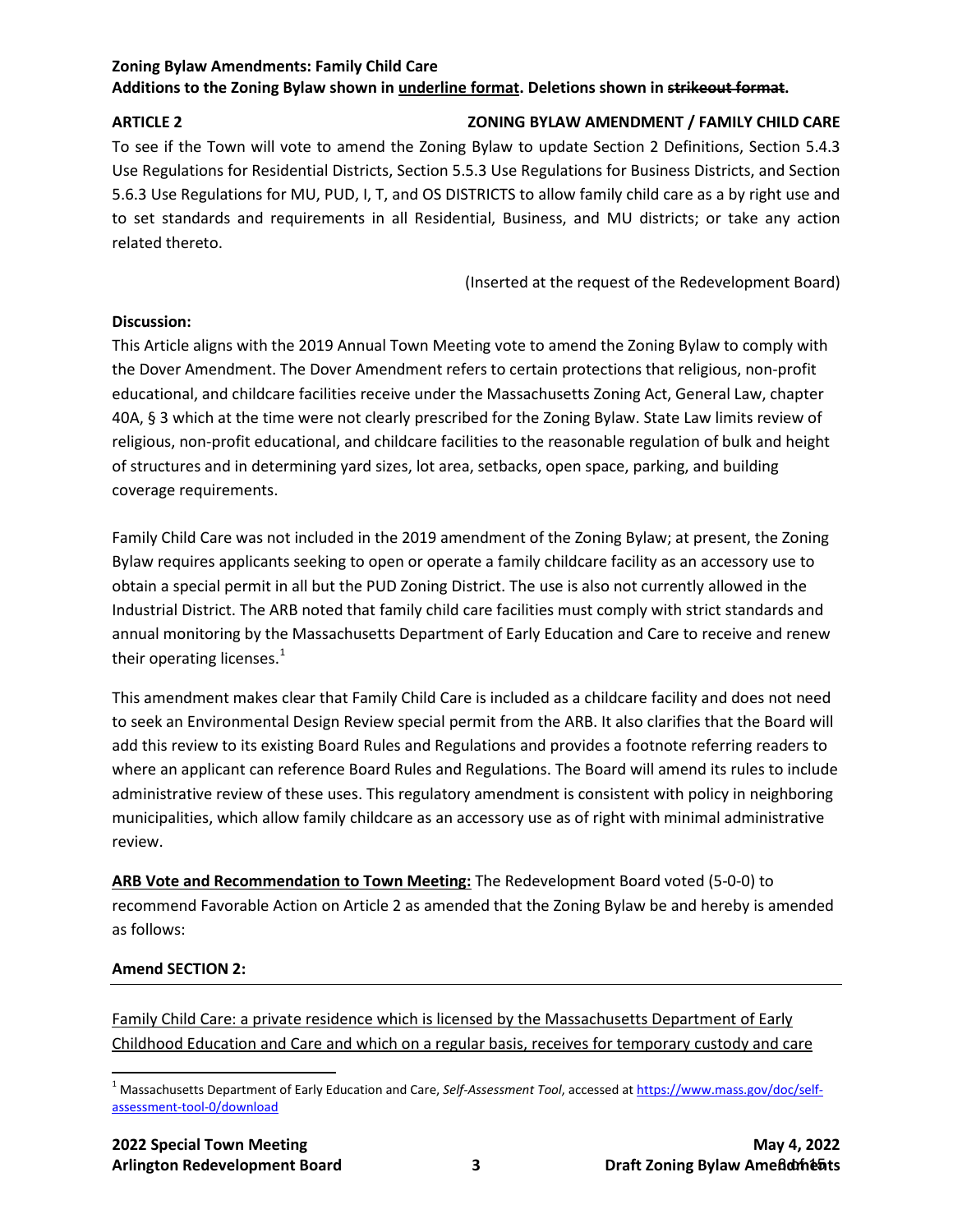### **Zoning Bylaw Amendments: Family Child Care Additions to the Zoning Bylaw shown in underline format. Deletions shown in strikeout format.**

during part or all of the day, children under 7 years of age, or children under 16 years of age if those children have special needs, and receives for temporary custody and care for a limited number of hours children of school age under regulations adopted by the board. The total number of children under 16 in a family child care shall not exceed 10, including participating children living in the residence.

#### **Amend SECTION 5.4.3:**

| <b>Class of Use</b>     | R1         | R <sub>2</sub> | R <sub>3</sub> | <b>R4</b>  | <b>R5</b>  | <b>R6</b>  | <b>R7</b>  |
|-------------------------|------------|----------------|----------------|------------|------------|------------|------------|
| <b>Accessory Uses</b>   |            |                |                |            |            |            |            |
| Family child care $\pm$ | <b>SPY</b> | <b>SPY</b>     | SP Y           | <b>SPY</b> | <b>SPY</b> | <b>SPY</b> | <b>SPY</b> |

<sup>1</sup>When in compliance with the Commonwealth of Massachusetts Standards for the Licensure or Approval of Group Day Care Centers, and subject to and in compliance with the Arlington Redevelopment Board Rules and Regulations.

#### **Amend SECTION 5.5.3:**

| <b>Class of Use</b>                    |                       | <b>B1</b> | <b>B2</b>  | <b>B2A</b> | <b>B3</b>  | <b>B4</b>  | <b>B5</b> |
|----------------------------------------|-----------------------|-----------|------------|------------|------------|------------|-----------|
|                                        | <b>Accessory Uses</b> |           |            |            |            |            |           |
| Family child care $\frac{1}{2}$<br>. . |                       | SP Y      | <b>SPY</b> | <b>SPY</b> | <b>SPY</b> | <b>SPY</b> | <b>SP</b> |

 $<sup>1</sup>$ When in compliance with the Commonwealth of Massachusetts Standards for the Licensure or</sup>

Approval of Group Day Care Centers, and subject to and in compliance with the Arlington Redevelopment Board Rules and Regulations.

#### **Amend SECTION 5.6.3:**

| <b>Class of Use</b>   | <b>MU</b>  | <b>PUD</b> |  | OS |
|-----------------------|------------|------------|--|----|
| <b>Accessory Uses</b> |            |            |  |    |
| Family child care $1$ | <b>SPY</b> |            |  |    |

<sup>1</sup>When in compliance with the Commonwealth of Massachusetts Standards for the Licensure or Approval of Group Day Care Centers, and subject to and in compliance with the Arlington Redevelopment Board Rules and Regulations.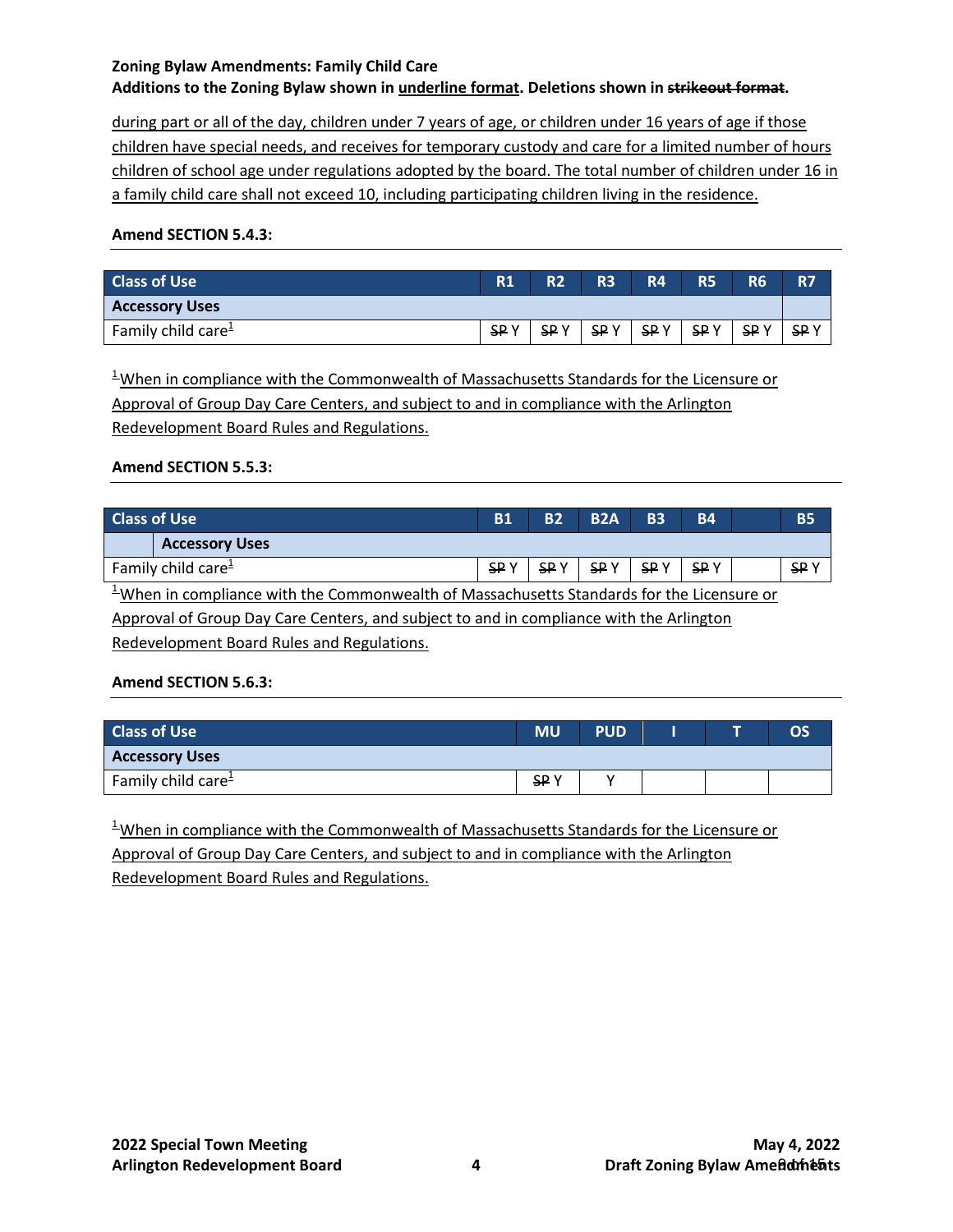#### **Zoning Bylaw Amendments: Signs Additions to the Zoning Bylaw shown in underline format. Deletions shown in strikeout format.**

#### <span id="page-9-0"></span>**ARTICLE 3 ZONING BYLAW AMENDMENT / SIGNS**

To see if the Town will vote to amend the Zoning Bylaw to update Section 2 Definitions and Section 6.2 Signs to create a new sign type located at shared mobility and electric vehicle charging stations; or take any action related thereto.

(Inserted at the request of the Redevelopment Board)

#### **Discussion:**

Town Meeting voted to adopt substantial revisions to Section 6.2, Signs, of the Zoning Bylaw at 2019 Annual Town Meeting. At the time, very few publicly accessible electrical vehicle (EV) charging stations were provided in town and most were located on municipal lots. Similarly, the Town then had a contract with Lime Bikes for dockless bike share. In the intervening years, the Department of Planning and Community Development has received several requests from commercial businesses to install public EV charging stations on private lots. These electric vehicle charging stations typically feature an area for advertising, which offsets the cost of the installation of the station on public or private parking lots. The Town has also entered a multi-year contract with BLUEBikes, a bike share company where bikes are docked at stations located in East Arlington and Arlington Center, and eventually Arlington Heights. Bike docking stations typically feature a non-illuminated sign area. Signs displayed are typically for BLUEbikes and community-related events or activities. Should the Town identify local business sponsors of the docking stations, then there may be an opportunity for advertising space for that business on one side of the sign panel.

Wayfinding and ad/sponsor panels are an important part of marketing and funding bike share systems and electric vehicle charging stations. Within bike share docking stations, these panels can stand alone or be integrated into the kiosk and are typically placed at the ends of stations to maximize visibility. At EV charging stations, they are located at the end of the parking station and integrated into charging equipment. Additional attention is paid to pedestrian sight lines when siting large, tall panels near intersections as part of the Select Board review and approval process. The ARB discussed that, like station locations, the content of advertising or sponsor panels may be subject to Select Board review and approval.

**ARB Vote and Recommendation to Town Meeting:** The Redevelopment Board voted (5-0-0) to recommend Favorable Action on Article 3 as amended that the Zoning Bylaw be and hereby is amended as follows:

#### **Amend SECTION 2:**

Mobility Station: A freestanding station with docks or charging options located on public or private property. A mobility station includes:

Shared Mobility Docking Station: Parking for bicycles, e-bicycles, or other micromobility options that is made available for a rental fee as part of a business operating docking stations.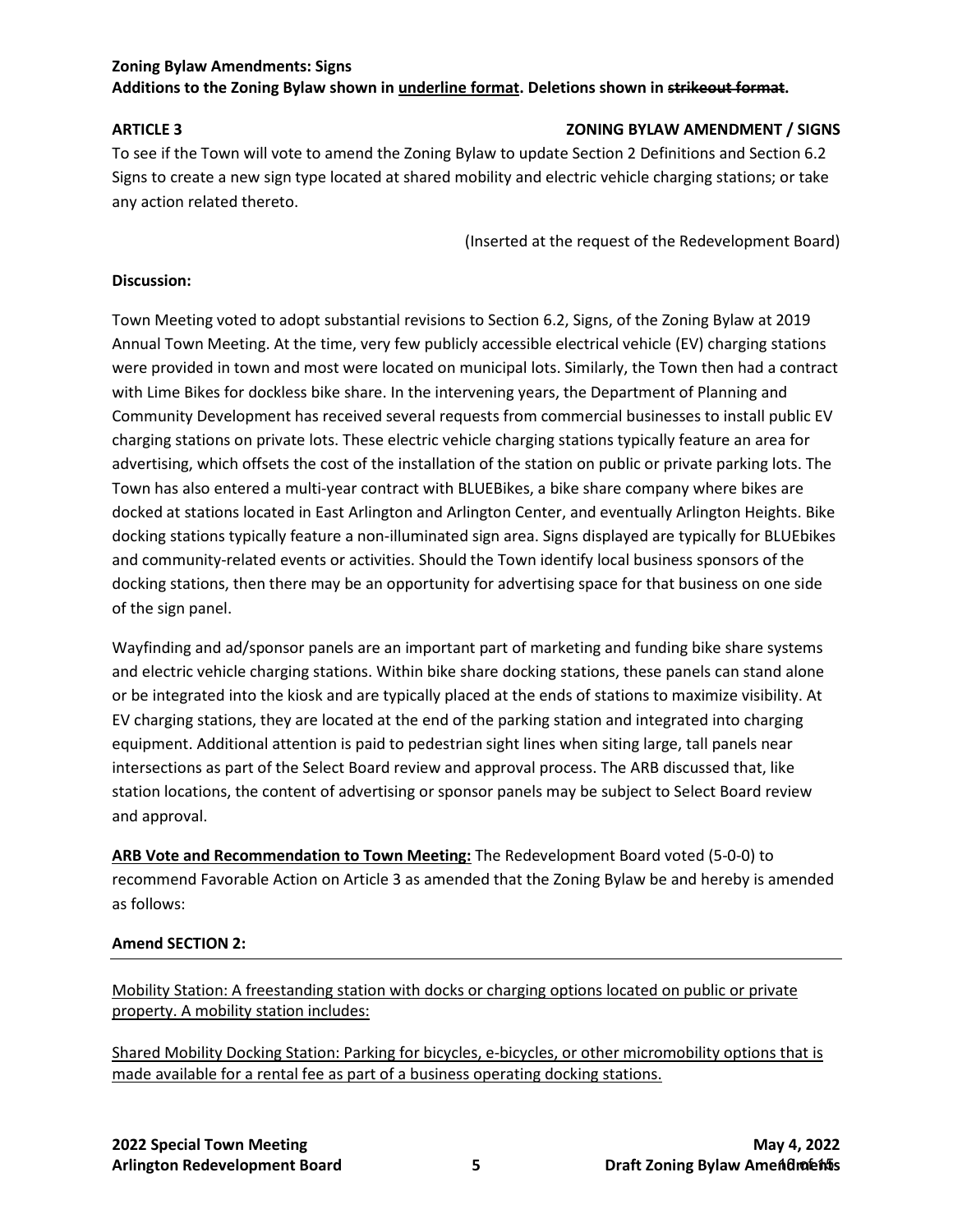#### **Zoning Bylaw Amendments: Signs Additions to the Zoning Bylaw shown in underline format. Deletions shown in strikeout format.**

Electric Vehicle Charging Station: A structure that supplies electric energy for the recharging of electric vehicles.

#### **Amend SECTION 6.2.3**

- 6.2.3 General Restrictions for All Signs
- A. Location Restriction. Except where specifically authorized in this Section, signs may not be placed in the following locations:
	- (1) Within, on, or projecting over public property, Town rights-of-way, and the Minuteman Bikeway, or waterways, except signs specifically authorized by this Section 6.2, including Shared Mobility Docking Stations;
	- (2) Any location that obstructs the view of any authorized traffic sign, signal, or other traffic control device;
	- (3) On property at any corner formed by intersecting streets, within the triangular area formed between the property lines and a diagonal line joining points on the property lines 25 feet from the point of their intersection, or in the case of rounded property line corners, the triangular area between the tangents to the curve at such corner and a diagonal line joining points on the tangents 25 feet from the point of their intersection;



#### Traffic Visibility at Intersections

This diagram is included for illustrative purposes only. It is not part of the Arlington Zoning Bylaw.

- (4) Areas allowing for ingress to or egress from any door, window, vent, exit way or fire lane required by the Building Code or Fire Department regulations currently in effect;
- (5) Off the premises of the business to which the commercial advertising sign refers, except as provided in Section 6.2.6;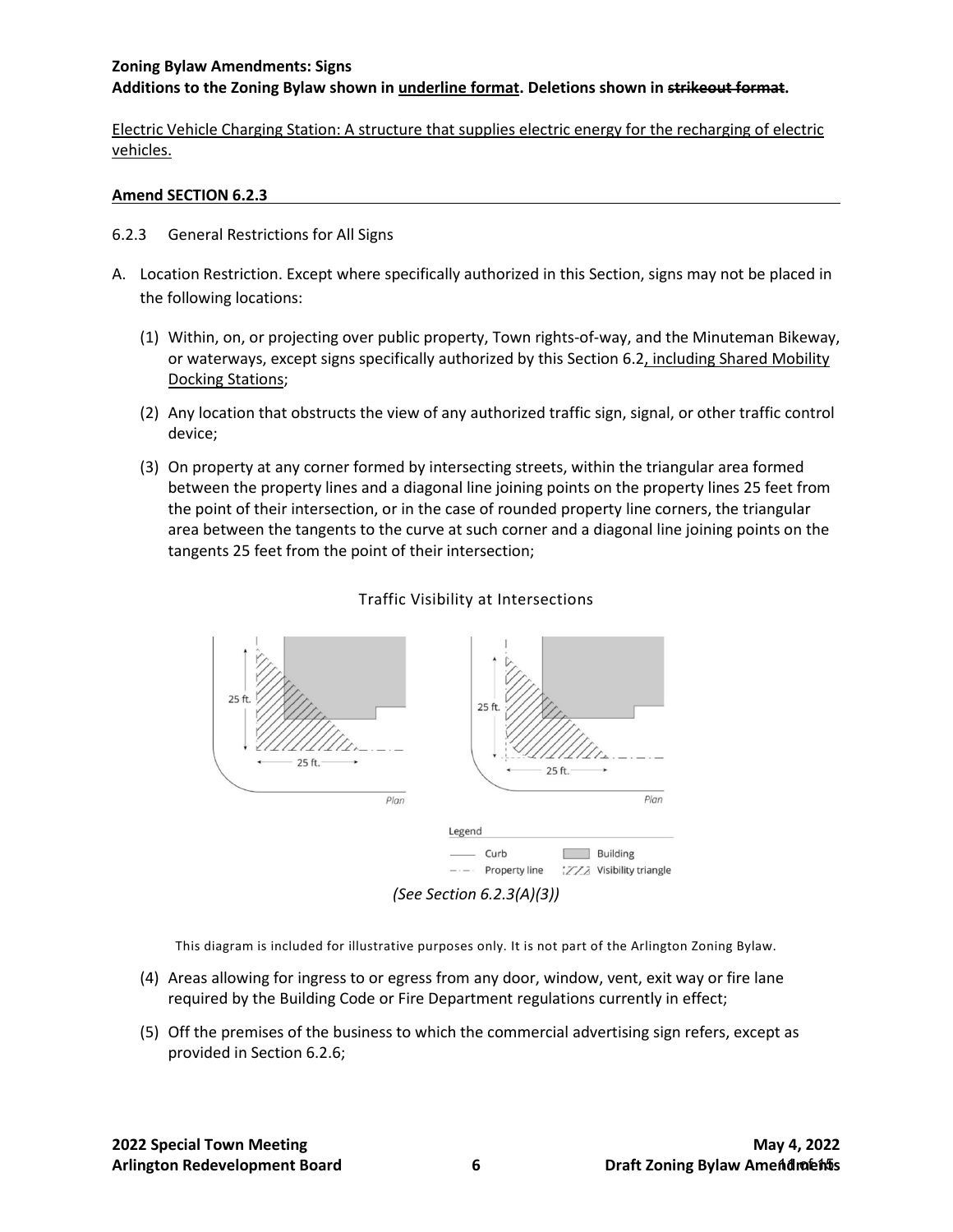#### **Zoning Bylaw Amendments: Signs**

**Additions to the Zoning Bylaw shown in underline format. Deletions shown in strikeout format.**

- (6) On fuel tanks, storage containers and/or solid waste receptacles or their enclosures, except for a manufacturer's or installer's identification, appropriate warning signs and placards, and information required by law;
- (7) Where they cover the architectural features of a building, such as dormers, insignias, pilasters, soffits, transoms, trims, or another architectural feature;
- (8) Tacked, painted, burned, cut, pasted, or otherwise affixed to trees, rocks, light and utility poles, posts, fences, ladders, benches, or similar supports that are visible from a public way except for notices as defined in Title V, Article 1, of the Town Bylaws; and
- (9) On the roof of a building or structure.

#### **Amend SECTION 6.2.5(C):**

C. Allowed Sign Types by Sign District. The table below establishes which sign types are allowed in each Sign District.

| Allowed Sign Types by Sign District       |                                                 |                                                                         |                                                  |                                     |                                            |                                    |
|-------------------------------------------|-------------------------------------------------|-------------------------------------------------------------------------|--------------------------------------------------|-------------------------------------|--------------------------------------------|------------------------------------|
| <b>Sign Type</b>                          | Residential <sup>1</sup><br>(RO, R1, R2,<br>R3) | Residential/<br>Business <sup>1</sup><br>(R4, R5,<br>R6, R7, B1,<br>B2) | Business <sup>1</sup><br>(B2A,<br>B3, B4,<br>B5) | Industrial <sup>1</sup> $(I,$<br>T) | Multi-<br>Use <sup>1</sup><br>(MU,<br>PUD) | Open<br>Space <sup>1</sup><br>(OS) |
| <b>Building Mounted Signs<sup>2</sup></b> |                                                 |                                                                         |                                                  |                                     |                                            |                                    |
| <b>Awning Sign</b>                        |                                                 | $\overline{Y}$                                                          | Y                                                | $\overline{Y}$                      | Y                                          |                                    |
| <b>Bracket Sign</b>                       |                                                 | $\overline{\mathsf{Y}}$                                                 | $\overline{\mathsf{Y}}$                          |                                     | $\overline{\mathsf{Y}}$                    |                                    |
| Canopy Sign                               |                                                 |                                                                         | $\overline{\mathsf{Y}}$                          |                                     | $\overline{\mathsf{Y}}$                    |                                    |
| <b>Directional Sign</b>                   |                                                 | γ                                                                       | $\overline{\mathsf{Y}}$                          | Υ                                   | $\overline{\mathsf{Y}}$                    |                                    |
| <b>Directory Sign</b>                     |                                                 | Υ                                                                       | $\overline{\mathsf{Y}}$                          | Υ                                   | $\overline{\mathsf{Y}}$                    |                                    |
| Marquee Sign                              |                                                 |                                                                         | $\overline{\mathsf{Y}}$                          |                                     |                                            |                                    |
| Porch Sign                                | $\overline{Y}$                                  | Y                                                                       |                                                  |                                     |                                            |                                    |
| <b>Projecting Sign</b>                    |                                                 |                                                                         | $\overline{Y}$                                   | $\overline{\mathsf{Y}}$             | $\overline{Y}$                             |                                    |
| Service Island<br>Canopy Sign             |                                                 |                                                                         | $\overline{Y}$                                   | $\overline{Y}$                      |                                            |                                    |
| <b>Wall Sign</b>                          | Υ                                               | Υ                                                                       | Y                                                | Υ                                   | Y                                          |                                    |
| <b>Window Sign</b>                        | $\overline{\mathsf{Y}}$                         | $\overline{\mathsf{Y}}$                                                 | $\overline{Y}$                                   | $\overline{Y}$                      | $\overline{Y}$                             |                                    |
| <b>Freestanding Signs</b>                 |                                                 |                                                                         |                                                  |                                     |                                            |                                    |
| <b>Directory Sign</b>                     | $\overline{\mathsf{Y}}$                         |                                                                         |                                                  | $\overline{Y}$                      | $\overline{Y}$                             |                                    |
| <b>Directional Sign</b>                   |                                                 | $\overline{\mathsf{Y}}$                                                 | Υ                                                | $\overline{\mathsf{Y}}$             | γ                                          |                                    |
| Freestanding<br>Projecting Sign           |                                                 |                                                                         |                                                  | $\overline{\mathsf{Y}}$             | Υ                                          | Ÿ                                  |
| Monument Sign                             |                                                 |                                                                         | $\overline{Y}$                                   | $\overline{Y}$                      |                                            |                                    |
| Post Sign                                 |                                                 | Υ                                                                       | Υ                                                | $\overline{Y}$                      | Y                                          | $\overline{\mathsf{Y}}$            |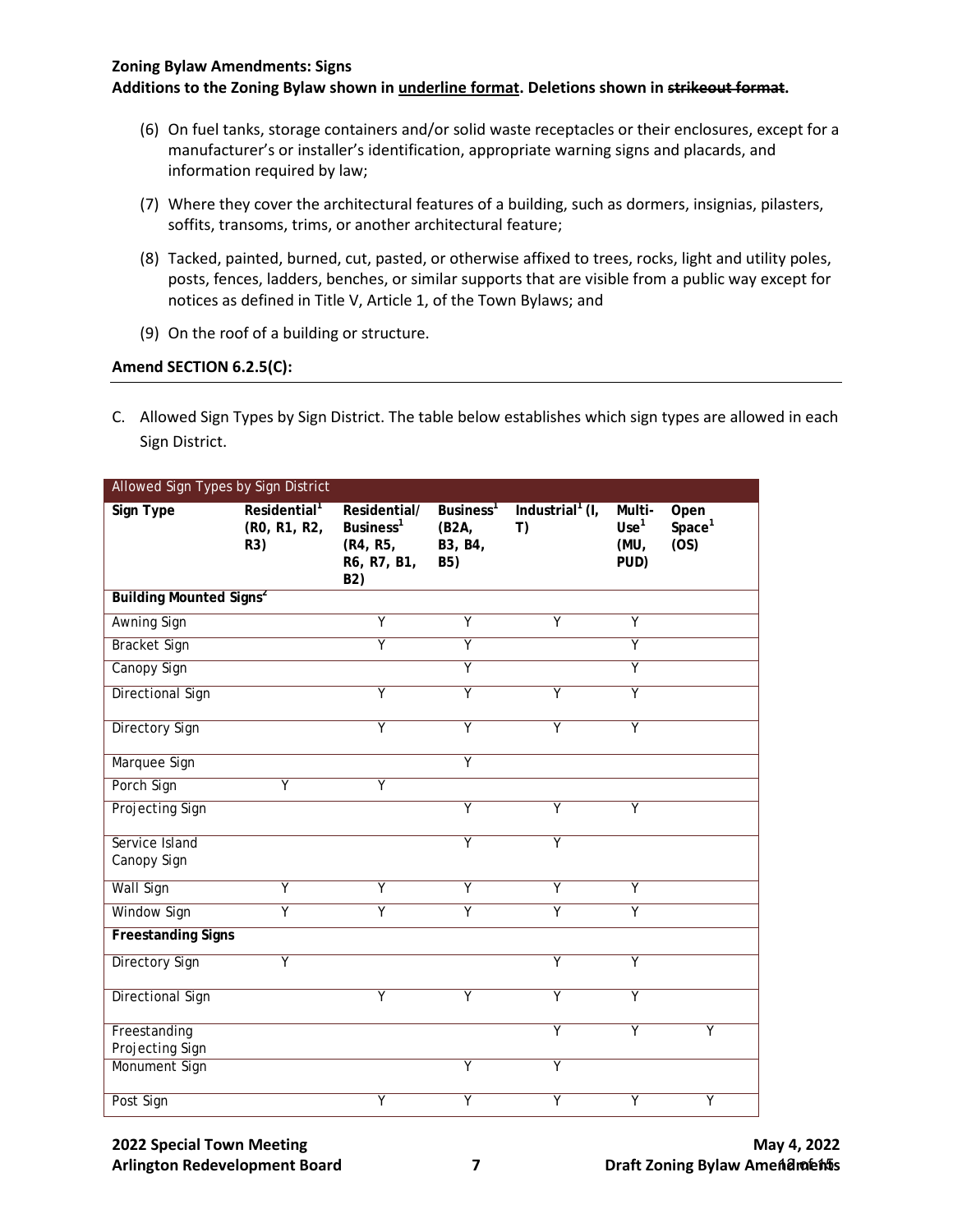#### **Zoning Bylaw Amendments: Signs Additions to the Zoning Bylaw shown in underline format. Deletions shown in strikeout format.**

| <b>Mobility Station</b>                                                                                           |                            |  |  |  |
|-------------------------------------------------------------------------------------------------------------------|----------------------------|--|--|--|
| End Note:                                                                                                         |                            |  |  |  |
| <sup>1</sup> For Religious and Educational Uses in all Districts, all permanent sign types are allowed except for |                            |  |  |  |
| the following:                                                                                                    |                            |  |  |  |
| Awning Sign<br>٠                                                                                                  |                            |  |  |  |
| Marquee Sign<br>$\bullet$                                                                                         |                            |  |  |  |
| Projecting Sign<br>$\bullet$                                                                                      |                            |  |  |  |
| $\bullet$                                                                                                         | Service Island Canopy Sign |  |  |  |
| $2$ In all districts, a building may have no more than two of either an awning sign, wall sign, or a              |                            |  |  |  |
| window sign.                                                                                                      |                            |  |  |  |

#### **Amend SECTION 6.2.5(E):**

(5) Mobility Station Sign. Mobility Station signs must comply with the standards provided in the table below.

| <b>Mobility Station Sign Standards</b>                                                                |                                                                                                        |  |  |  |  |
|-------------------------------------------------------------------------------------------------------|--------------------------------------------------------------------------------------------------------|--|--|--|--|
| Standard                                                                                              | Requirements                                                                                           |  |  |  |  |
| Number of Signs                                                                                       | Max. 1 per shared mobility docking station or electric vehicle charging station                        |  |  |  |  |
| Sign Area                                                                                             | 21 sq. ft. display area per shared mobility docking station; 12 sq. ft. display                        |  |  |  |  |
|                                                                                                       | area per electric vehicle charging station.                                                            |  |  |  |  |
| <b>Station Height</b>                                                                                 | Max. 8 ft. from nearest grade.                                                                         |  |  |  |  |
| Illumination                                                                                          | Non-illuminated, internally illuminated, or externally illuminated only. See                           |  |  |  |  |
|                                                                                                       | Section 6.2.4(C).                                                                                      |  |  |  |  |
| Permitting                                                                                            | Sign permit not required if above criteria are met.                                                    |  |  |  |  |
| <b>MOBILITY</b><br><b>SIGN</b>                                                                        | <b>MOBILITY</b><br><b>SIGN</b>                                                                         |  |  |  |  |
| End Note:                                                                                             | This diagram is included for illustrative purposes only. It is not part of the Arlington Zoning Bylaw. |  |  |  |  |
| In all districts, Mobility Station signs are not counted toward a building's maximum allowable signs. |                                                                                                        |  |  |  |  |
| Solar panels used to provide power to a Mobility Station do not contribute to the overall sign area   |                                                                                                        |  |  |  |  |
| calculation or station height.                                                                        |                                                                                                        |  |  |  |  |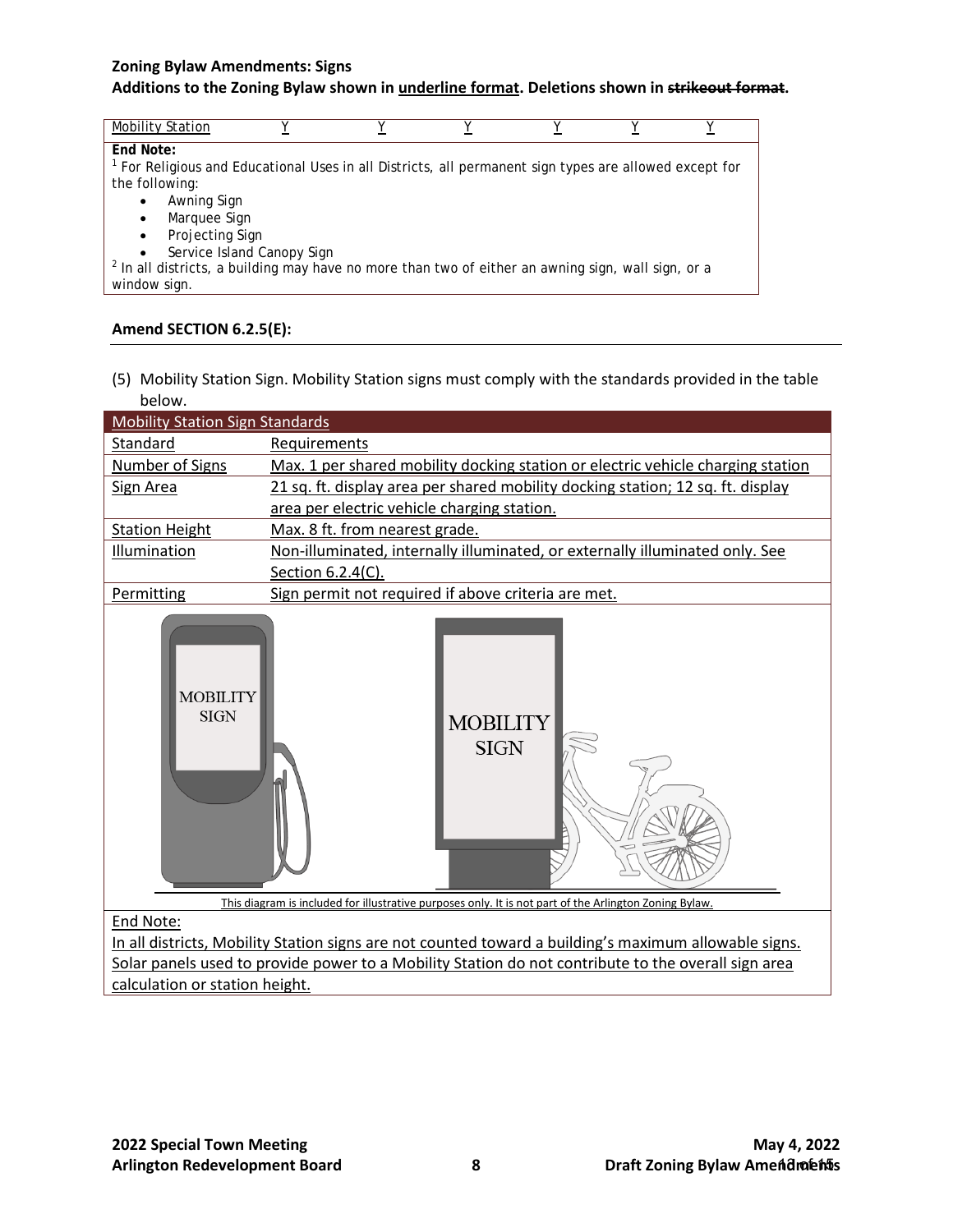### **Zoning Bylaw Amendments: Nonconforming Single-Family or Two-Family Dwellings Additions to the Zoning Bylaw shown in underline format. Deletions shown in strikeout format.**

# <span id="page-13-0"></span>**ARTICLE 4 ZONING BYLAW AMENDMENT/ NONCONFORMING SINGLE-FAMILY OR TWO-FAMILY DWELLINGS**

To see if the Town will vote to amend the Zoning Bylaw to update Section 8.1.3 Nonconforming Single-Family or Two-Family Dwellings to modify or remove Section 8.1.3 C; or take any action related thereto.

(Inserted at the request of the Redevelopment Board)

#### **Discussion:**

Arlington has a considerable number of nonconforming single- and two-family homes, which is similar to most communities in Massachusetts where zoning was codified after the development of residential neighborhoods. Zoning has not codified existing conditions with regard to the lot size, frontage, setbacks, and other dimensional characteristics of existing neighborhoods.

To address this, Massachusetts General Law (M.G.L.) Chapter 40A § 6 lays out a "second except" clause. The second except clause provides single- and two-family homes additional rights relative to existing *prior* nonconformities—e.g., nonconformities on older properties that resulted from zoning codification—than these same homes would have for a new nonconformity. Prior non-conformance rights of such structures and uses are allowed to continue as they are with certain qualifications under state law. Chapter 40A and the Arlington Zoning Bylaw (Section 8.1.3(B) also set forth the criteria for expanding or intensifying those non-conformities. However, Section 8.1.3(C) limits the prior nonconformance rights in certain kinds of projects and as such conflicts with state law in the specific scenario where a single- or two-family home seeks to extend an exterior wall further than the furthest non-conforming point of the same exterior.

The Massachusetts Supreme Judicial Court's decision on the 2019 case, *Bellalta v. Zoning Bd. of Appeals Brookline*, [2](#page-13-1) confirmed the conflict between M.G.L. Chapter 40A § 6's second except clause and Section 8.1.3(C) of the Town's Zoning Bylaw. The Court noted that a variance is not required for expansions of existing prior nonconformities, and if a prior nonconformity is not being intensified, then a building permit should be issued as of right. The second exempt clause is specific to single- and two-family homes. Further, the special rights only relate to *existing* non-conformities. If a *new* non-conformity is created, a variance is required.

To reconcile the conflict, it is the recommendation of the Zoning Board of Appeals, Director of Inspectional Services, and Town Counsel that Section 8.1.3(C) be stricken from the Bylaw. The ARB concurred noting that Section 8.1.3(C) is surplus content and does not lead to clarity in the Zoning Bylaw and conflicts with property rights as allowed under state law.

**ARB Vote and Recommendation to Town Meeting:** The Redevelopment Board voted (5-0-0) to recommend Favorable Action on Article 4 that the Zoning Bylaw be and hereby is amended as follows:

#### **Amend Section 8.1.3(C):**

<span id="page-13-1"></span> $\overline{\phantom{a}}$ <sup>2</sup> *Bellalta v. Zoning Bd. of Appeals of Brookline,* 481 Mass. 372, 116 N.E.3d 17 (2019)